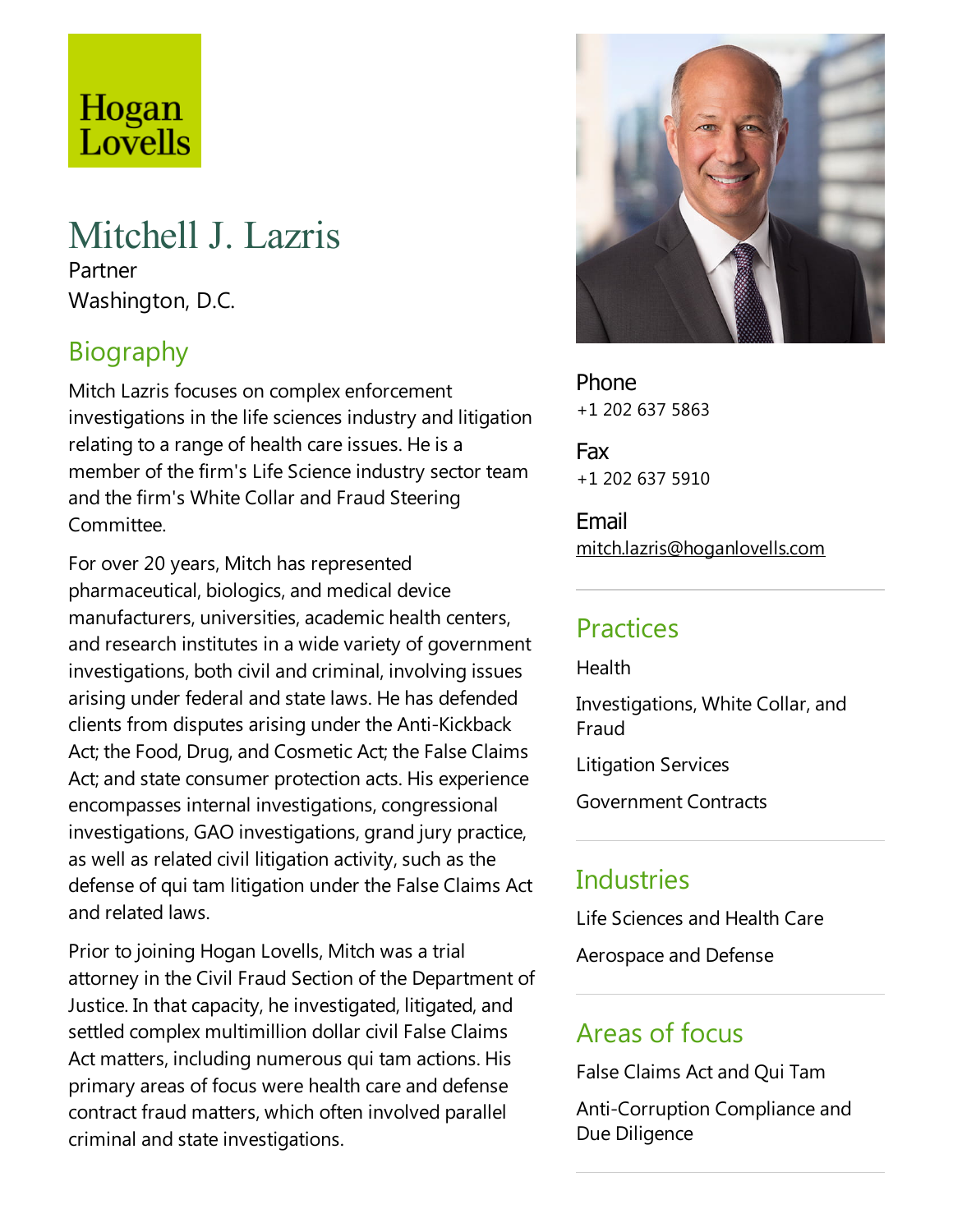## Representative experience

Represents pharmaceutical and medical device manufacturers in connection with investigations of alleged violations of the FDCA due to cGMP noncompliance.

Represents universities, academic health centers, and research institutes in connection with False Claims Act investigations and litigation.

Negotiated civil DOJ settlement and CIA to resolve wide-ranging criminal and civil investigations of pharmaceutical manufacturer's sales, marketing, and pricing tactics.

Won numerous motions to dismiss on behalf of pharmaceutical and biologics manufacturers in False Claims Act qui tam lawsuits alleging sales, marketing, and pricing misconduct.

Represents pharmaceutical, biologics, and medical device manufacturers in connection with Congressional and GAO investigations.

Secured deferred prosecution agreement and civil settlement for global pharmaceutical manufacturer accused of cGMP-related misconduct.

Represents pharmaceutical, biologics, and medical device manufacturers regarding investigations of sales and marketing, pricing, and kickback allegations and related litigation.

## Awards and rankings

- **Acritas Star, Acritas Stars Independently Rated** Lawyers, 2018-2020
- **BTI Client Service All-Star, BTI Consulting Group,** 2017

## Latest thinking and events

- **News** 
	- $\blacksquare$  Fourth Circuit: Safeco defense applies to FCA claims and dooms Medicaid best price qui tam
- **Insights**

## Education and admissions

#### Education

J.D., Harvard Law School, cum laude, 1992

A.B., Princeton University, magna cum laude, 1988

#### Bar admissions and qualifications

District of Columbia

Virginia

## Court admissions

U.S. District Court, District of Columbia

U.S. District Court, District of Maryland

U.S. District Court, Eastern District of Virginia